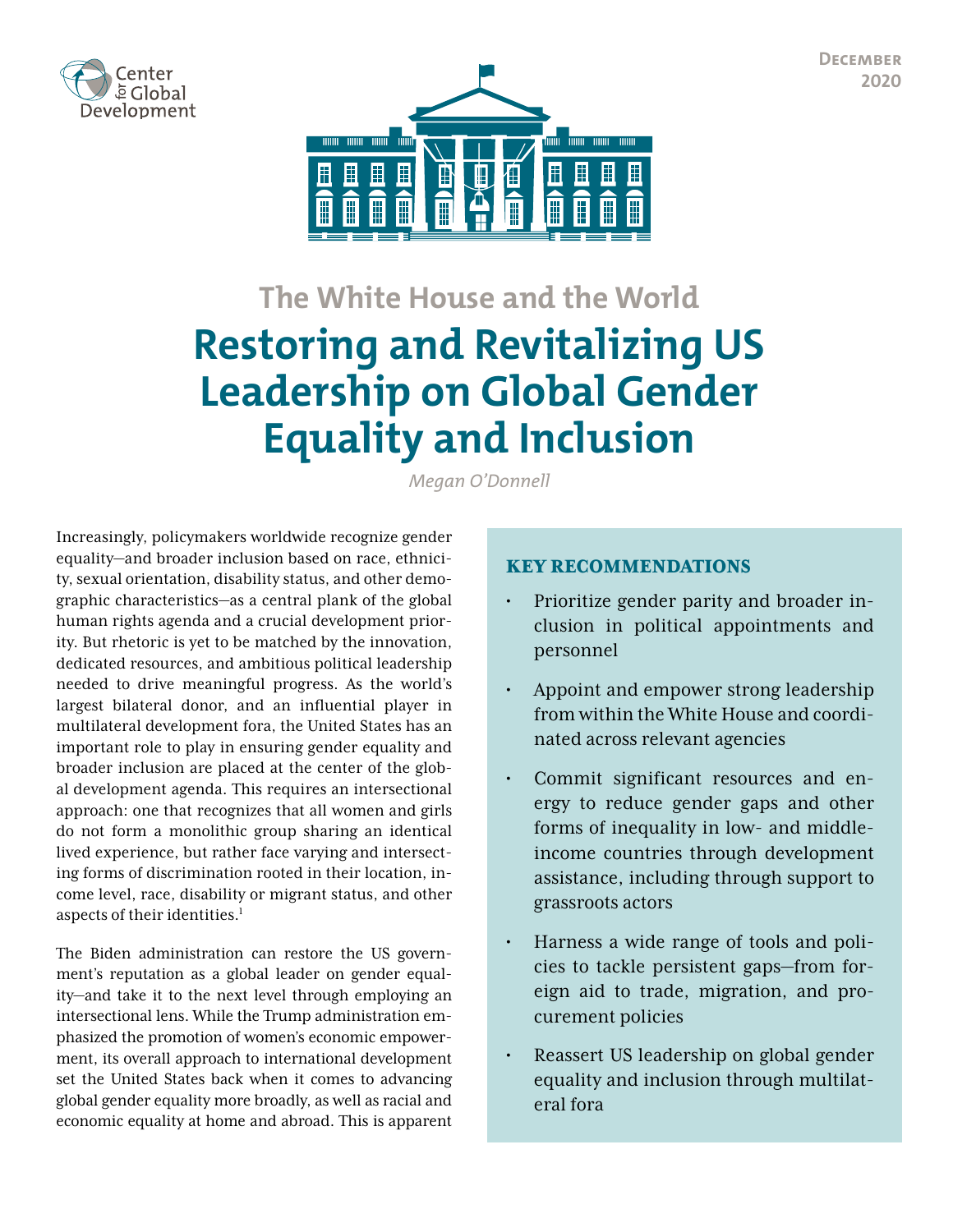in its unprecedented expansion of abortion-related restrictions under the Protecting Life in Global Health Assistance policy,<sup>2</sup> its elimination of funding to the United Nations Population Fund, its announced withdrawal from the World Health Organization,<sup>3</sup> and its promulgation and implementation of highly restrictive migration policies that perpetuate human rights abuses against vulnerable populations, including women and girls.4

The COVID-19 pandemic and associated economic recession, as well as racial justice movements across the United States, reinforce the need for a new approach to policymaking, especially where policies have entrenched and exacerbated systemic inequalities. Policymaking that is inclusive in its process and broadly beneficial in its outcomes is needed more than ever to help vulnerable populations weather the current crisis and protect against future ones.

Before COVID-19 hit, women's labor force participation, access to finance, quality employment, pay, and advancement were all unequal to men's. The pandemic and global recession are predicted to exacerbate these gaps.<sup>5</sup> Care work disproportionately falls on women and girls, and stay-at-home orders are likely to increase these burdens, play a role in increasing gender-based violence, and disrupt essential health services. <sup>6</sup> By pursuing an ambitious approach to promoting global and intersectional gender equality, the Biden administration can effectively address the COVID-19 crisis and the setbacks it has caused, as well as restore the United States' credibility as a global leader.

#### THE US SHOULD INCREASE ITS OWN WORKFORCE DIVERSITY

US government employees working on issues of international development do not yet reflect the backgrounds and perspectives of the US population they are meant to represent. According to a 2020 Government Accountability Office report focused on the US Agency for International Development (USAID), men are still over-represented among senior leaders at the agency.<sup>7</sup> In addition, the proportion of Black women employed by USAID declined between 2002 and 2018, in contrast to the increased hiring of both men and women of other racial backgrounds.<sup>8</sup>

Building on its campaign pledge for gender parity in national security appointments,<sup>9</sup> the Biden administration should set and meet specific targets ensuring that all political appointees, as well as the broader US government workforce, reflect the diversity of the US population in terms of gender, race, ethnicity, disability status, and other demographic characteristics. In setting clear targets and publishing data on progress to achieve them, the US government can improve diversity and inclusion within its own workforce, and in doing so enrich the perspectives brought to development decision-making, as well as broader domestic and foreign policy.

# ALL US DEVELOPMENT ASSISTANCE SHOULD ADDRESS RELEVANT FORMS OF INEQUALITY

Applying a gender and inclusion lens to US foreign assistance does not require taking money away from US investments in global health, education, infrastructure, peace and security, or other critical areas of development. Instead, it means ensuring funding dedicated to these purposes is spent more effectively—that it is inclusive in its reach and benefits.

Currently, the United States allocates just 2 percent of its official development assistance (ODA) to projects that principally focus on promoting gender equality and women's empowerment, and 16 percent to projects that significantly (i.e., as a secondary objective, among others) do so.10 The percentage of aid principally focused on the promotion of gender equality steadily declined under the Trump administration (see figure 1), but the United States has long lagged behind its peers in gender-responsive foreign assistance.



#### **FIGURE 1. Aid principally targeting gender equality, as percent of total ODA**

Source: Aid projects targeting gender equality and women's empowerment, [OECD CRS](https://stats.oecd.org/Index.aspx?DataSetCode=crs1).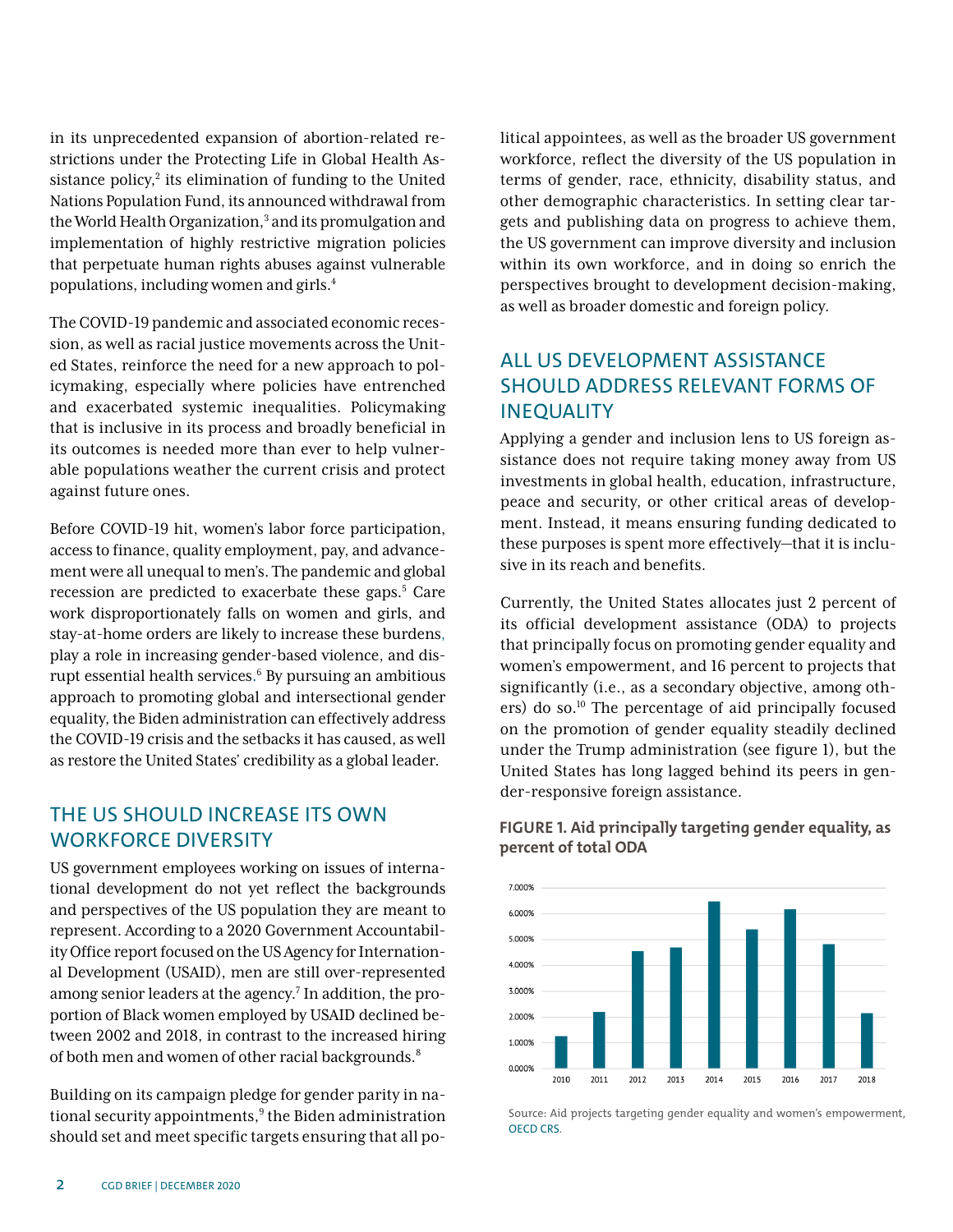How can the Biden administration improve this trend? Where development projects supported by USAID, the Millennium Challenge Corporation, the US International Development Finance Corporation, and other relevant agencies have already demonstrated equitable benefits—for example, helping to narrow gender gaps and improve outcomes in access to quality healthcare and education, skills training, agricultural inputs, employment and finance, safety and mobility, and other areas such projects should be looked to as models of best practice to sustain, scale, and replicate. Where projects have been shown to have unequal benefits—for instance, an infrastructure project that overwhelmingly creates jobs for men and only supports men-owned businesses; or an agricultural project that overwhelmingly targets men as farmers—they should be reworked to ensure women and girls are included and benefit.

The same logic should apply regarding the extension of inclusive benefits towards those living with a disability, migrant and refugee populations, and other groups facing discrimination. By grounding all development spending in intersectional gender analysis, development agencies can ensure that the design, implementation, and evaluation of projects and initiatives will contribute to decreasing forms of inequality that hinder progress. $<sup>11</sup>$ </sup>

Critical to this exercise is the collection and publication of project results data, including those documented through rigorous impact evaluations. Establishing an ex ante goal of ensuring that US development financing prioritizes gender equality and broader inclusion is a start, but only comprehensive, disaggregated results data can inform decision-making regarding which types of projects, across agencies and sectors, are having the intended impact. An interagency database housing information on all US development assistance—such as the Foreign Aid Explorer or foreignassistance.gov—should reflect this data and serve as a resource to inform decision-making.

Over time, this approach would enable all development assistance to ensure equitable benefits for women, girls, and other groups facing systemic discrimination. As reflected below, the United States has quite a lot of progress to make before even reaching the OECD donor average of aid targeted at promoting gender equality (35 percent), let alone the top performer position (currently held by Iceland, at 94 percent).





Source: Aid projects targeting gender equality and women's empowerment, [OECD CRS](https://stats.oecd.org/Index.aspx?DataSetCode=crs1).

## WHEN ALLOCATING MORE INCLUSIVE ODA, "TO WHOM" MATTERS AS MUCH AS "HOW MUCH"

In the present system, too little money is flowing directly to local actors best versed in communities' specific priorities, needs, and constraints. In 2018, the United States allocated just \$4.4 million to local women's organizations in low- and middle-income countries.12 In contrast, USAID alone allocated about \$1.5 billion to a single private sector firm.<sup>13</sup> Whereas overall gender-focused aid stands at 18 percent of total US official development assistance, aid to women's rights organizations is just 0.01 percent of total ODA, or 0.078 percent of gender-targeted ODA.

The Biden administration can lead the way in increasing investments in organizations that are locally rooted and operated by those who know their contexts best, many of whom are currently on the front lines providing critical support services in light of the COVID-19 pandemic and global recession. $14$  One challenge (including to past efforts to promote local ownership, such as the Obama administration's [USAID Forward](https://www.usaid.gov/usaidforward#:~:text=The%20USAID%20Forward%20reform%20initiative,a%20renewed%20focus%20on%20results)  [reform initiative](https://www.usaid.gov/usaidforward#:~:text=The%20USAID%20Forward%20reform%20initiative,a%20renewed%20focus%20on%20results), and the Trump administration's [New](https://www.usaid.gov/npi)  [Partners Initiative\)](https://www.usaid.gov/npi) is current procurement and reporting systems, which are often inaccessible and/or overly burdensome to local civil society organizations, which are much smaller than international firms and NGOs and limited in financial resources. Procurement procedures and reporting requirements should be made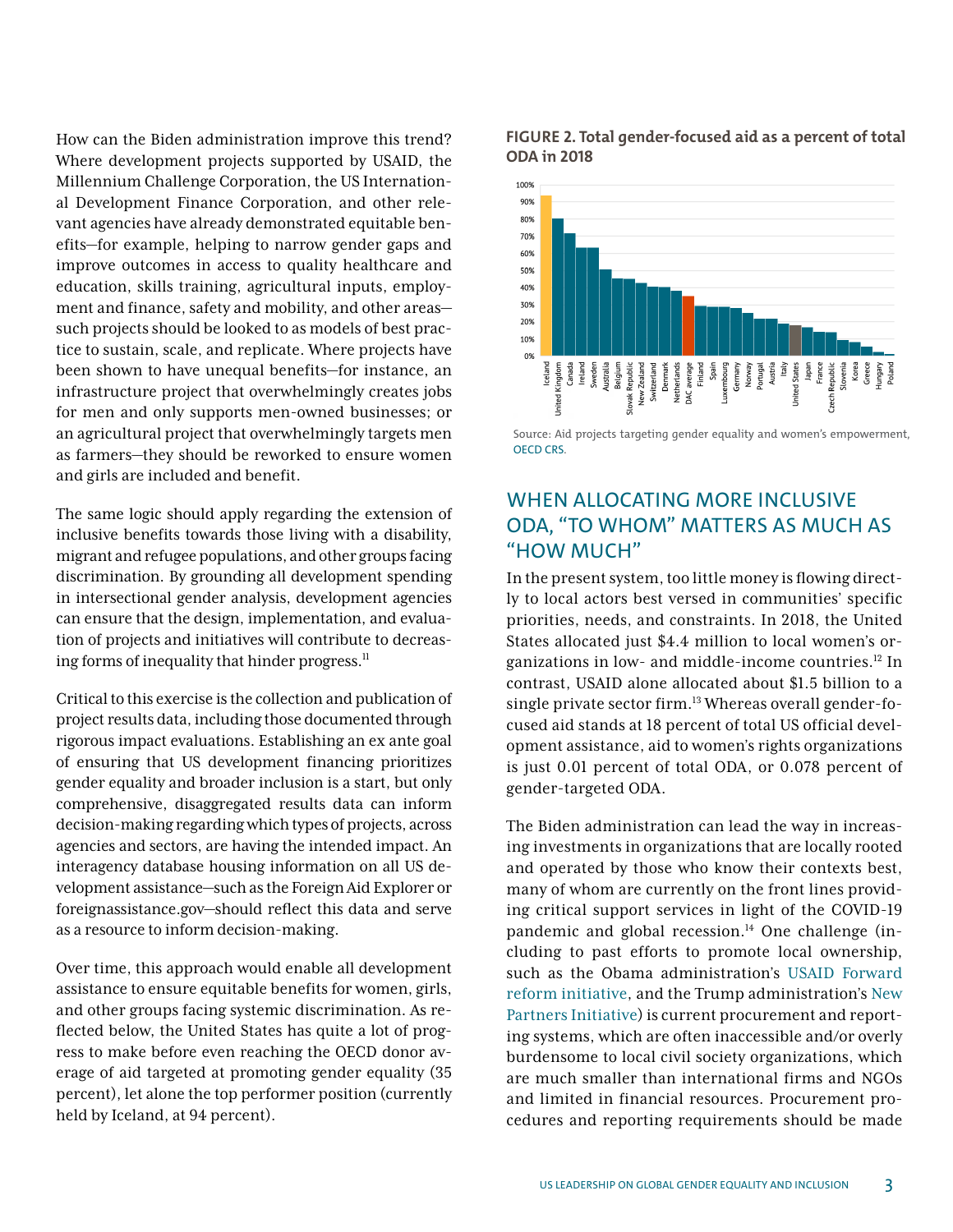proportional to organizations' capacity, and technical assistance to seek bids and report on progress should be provided.

How can this be done? Models are available—including from Canada's [Equality Fund](https://equalityfund.ca/), the Netherlands' [Lead](https://www.leadingfromthesouth.org/)[ing from the South Fund](https://www.leadingfromthesouth.org/), and a variety of philanthropic foundations—through which donors can support preexisting women's rights networks and funds (e.g., regional women's development funds, the Global Fund for Women, Mama Cash, Prospera) as intermediaries that can facilitate connections to local organizations and lend assistance in navigating procurement and reporting requirements.15

This is one area that will require new funding to ensure success. For reference, the Netherlands' Leading from the South Fund is a \$46 million ( $E40$  million) investment, which amounts to 0.8 percent of the Netherlands' overall ODA for 2019.<sup>16</sup> Canada's Equality Fund is a \$288 million (\$300 million CAD) investment, which amounts to about 5 percent of Canada's overall ODA for 2019.<sup>17</sup> If the US were to just match the Netherlands' 0.8 percent allocation of ODA to local women's organizations, this would mean allocating \$270 million to local women's organizations in low- and middle-income countries. If it were to match Canada's, this figure would be \$1.7 billion.

# "BEYOND AID" APPROACHES CAN PROMOTE GLOBAL GENDER EQUALITY AND INCLUSION

Aid interventions in isolation are limited in their ability to tackle the systemic barriers that individuals in low- and middle-income countries face, and the United States has a range of additional foreign policy tools at its disposal that can contribute to this end.

This holistic approach to promoting gender equality and inclusion in low- and middle-income countries would be unprecedented. Previous administrations have established largely aid-focused initiatives tackling particular aspects of inequality in a piecemeal fashion: for example, the Trump administration launched the [Wom](https://www.whitehouse.gov/wgdp/)[en's Global Development Prosperity Initiative \(W-GDP\)](https://www.whitehouse.gov/wgdp/), which uniquely focused on women's economic empowerment. While an emphasis on areas such as providing access to finance for women entrepreneurs was welcome, the administration's decision to cut support for other areas of women's empowerment, including sexual and reproductive health and rights, undermined the initiative's key objectives.<sup>18</sup>

The Obama administration also adopted something of a piecemeal approach, launching [Let Girls Learn,](https://obamawhitehouse.archives.gov/letgirlslearn) for example, which focused attention on girls' education. And while the Obama administration can be credited with looking to advance global gender equality more broadly through its installation of the first Ambassador-at-Large for Global Women's Issues, the White House Council on Women and Girls, and the launch of its [Global Strategy to](https://www.cgdev.org/blog/look-us-global-strategy-empower-adolescent-girls)  [Empower Adolescent Girls,](https://www.cgdev.org/blog/look-us-global-strategy-empower-adolescent-girls) it could have gone farther in prioritizing global gender equality in other areas. For instance, the administration missed an opportunity to integrate gender lens investing in OPIC's portfolio or focus greater attention on promoting gender equality in the context of trade deals. Even in areas where the administration had strong political will, it sometimes lacked sufficient resources to realize its goals (see financing data above). The Biden administration has the opportunity to place intersectional gender equality front and center as a core priority—and do so in a way that harnesses all relevant levers of foreign policy.

For example, as reflected in the [Women's Economic Em](https://www.casey.senate.gov/newsroom/releases/casey-cortez-masto-introduce-legislation-to-push-for-womens-rights-in-international-trade#:~:text=The%20Women)[powerment in Trade Act](https://www.casey.senate.gov/newsroom/releases/casey-cortez-masto-introduce-legislation-to-push-for-womens-rights-in-international-trade#:~:text=The%20Women) recently introduced by Senators Bob Casey (D-PA) and Catherine Cortez Masto (D-NV), US trade agreements can be harnessed to narrow global gender gaps, in part through giving trade preferences to countries that afford women and girls equal rights under the law—and thus arguably more equal access to the benefits of such agreements.

Migration is another powerful force for global development, with economic returns to migrants, the families they leave behind, and both destination and source countries. There is also significant evidence of social remittances from migration flows: migrants transmit attitudes from destination to sending countries in a manner that can improve norms and behaviors in areas from democratic accountability to gender equality.19 By taking into account the greater barriers faced by women migrants (as well migrants coming from particular geographic locations, or racial, ethnic, or religious backgrounds, or education levels) when formulating migration policies, the Biden administration can harness the US migration system to better promote global gender equality and in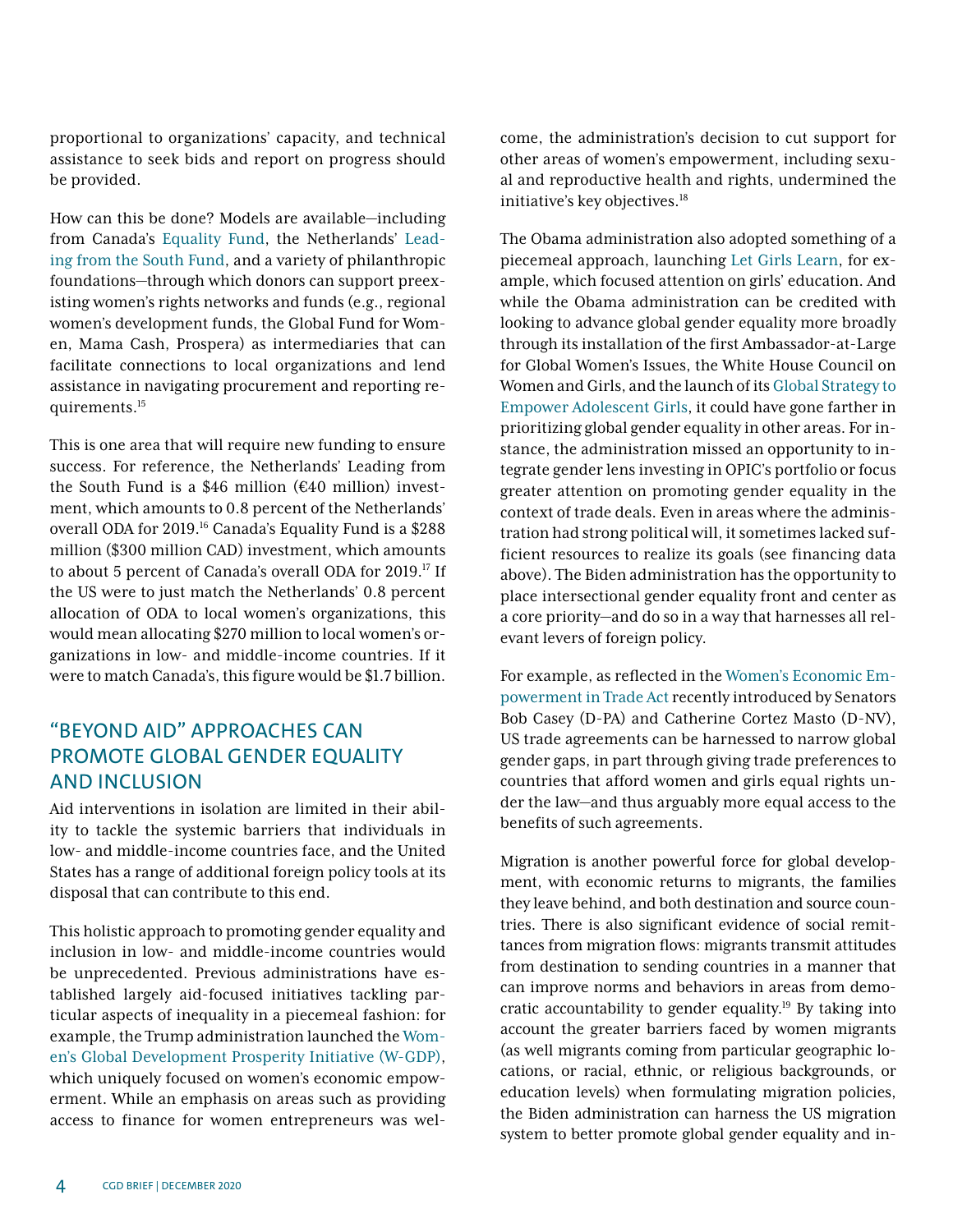clusion. For example, recognizing that the vast majority of workers entering the United States on H1-B visas are men,20 the Biden administration can work to correct the currently gender-biased immigration system, and in doing so ensure that the US economy's needs for migrant workers are met in an inclusive way.<sup>21</sup>

Finally, USAID, MCC, DFC, and other US agencies have the capacity to promote gender equality not only through the projects they implement but also through the firms and employees they hire. The Biden administration can build on existing (but small-scale) preference programs focused on veterans and people of color by ensuring that US agencies promote increased equality in procurement channels. For example, agencies can institute positive incentives for contractors that are women-owned, employ a diverse workforce, and/or promote equitable workplaces, as well as supporting outreach and technical assistance for entrepreneurs from diverse backgrounds to build capacity and increase their access to procurement channels.

# LEADERSHIP AND STRUCTURES EMPOWERED TO PRODUCE RESULTS WILL BE REQUIRED

The Biden campaign has already committed to create a new White House Council on Gender Equality, chaired by a senior member of the Executive Office of the President.<sup>22</sup> This new council should take an intersectional approach to its work, considering how gender intersects with other demographic characteristics to compound inequality and discrimination. The council should be given a clear mandate to coordinate across relevant agencies and with Congress, as well as sufficient resources to accomplish this goal. In this way, the Biden administration can ensure that its focus on promoting global gender equality and inclusion moves beyond political signaling to contribute to meaningful progress.

# THE US SHOULD IMPROVE ITS MULTILATERAL ENGAGEMENT ON THESE **ISSUES**

Building on its campaign pledge to push for the ratification of the United Nations Convention on the Elimination of all Forms of Discrimination against Women, the Biden administration has the opportunity to restore

the United States' reputation as a strong multilateral collaborator on issues of equality and inclusion. The year 2021 offers a concrete platform for engagement and a reemergence of US leadership on global gender equality in particular: the "Generation Equality Forum," which marks the 25<sup>th</sup> anniversary of the Fourth World Conference on Women and the resulting Beijing Declaration and Platform for Action. President Biden or Vice President Harris could lead a delegation to the Forum and set the tone through making ambitious commitments in a global arena, encouraging others to follow suit.

A second area for multilateral engagement relates to improving development finance and results data focused on gender equality and broader inclusion. Currently, donor governments including the United States report their data to the OECD Development Assistance Committee, using its gender policy marker to signify that a particular project has a gender focus or component, or to the International Aid Transparency Initiative  $(IATI)$  using its gender marker.<sup>23</sup> These systems can be strengthened to ensure that all donors are employing the markers in a consistent manner, as well as through the integration of an intersectional lens—one that provides additional insights into how donor investments address other forms of inequality rooted in location, migrant, or disability status, and so on. The Biden administration can work in partnership with the OECD Gendernet and IATI teams, as well as other donor governments prioritizing the promotion of global gender equality and inclusion, to strengthen reporting systems and promote multilateral accountability on these issues.

#### POLICY RECOMMENDATIONS

The Biden administration has a unique opportunity to renew US global leadership in tackling systemic inequality. Reclaiming the leadership mantle in this area will require swift and assertive action—and is inseparable from our own domestic recovery and resurgence. Tackling gender inequality and other forms of discrimination holding the United States back at home cannot be separated from our outlook towards and approach to engaging with the rest of the world. A renewed and revitalized commitment to global gender equality and inclusion, reflected in the concrete actions proposed here, offers a way to make that ambitious vision a reality.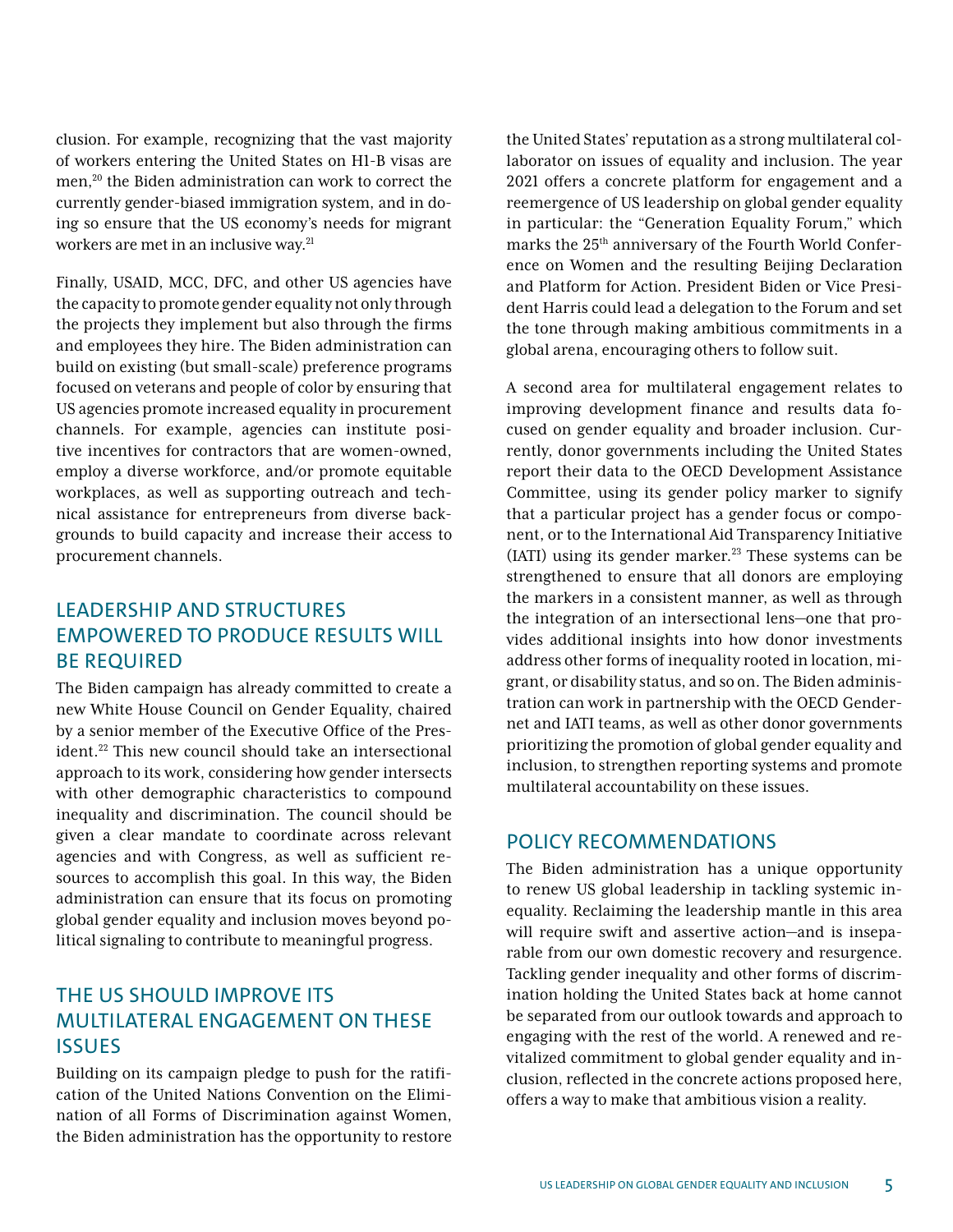To deliver on this critical agenda, the Biden administration should:

- Set and pledge to fulfill gender parity and broader inclusion targets in appointments and personnel across government.
- Establish a White House Council on Gender Equality and Inclusion, with a dedicated budget and director to manage efforts across relevant agencies and engage with Congress.
- Commit that all US foreign assistance spending will integrate considerations of gender equality and inclusion, including through prioritizing support to local women's organizations.
- Conduct a full review of the gender and broader inequality implications of US foreign policy, including trade, migration, and public procurement to identify areas where reform is needed.
- Increase and improve multilateral engagement on these issues, including through harnessing the 2021 Generation Equality Forum as an opportunity to reestablish US leadership on global gender equality and inclusion.

#### ADDITIONAL READING

Charles Kenny and Megan O'Donnell, 2017. [Using Trade](https://www.cgdev.org/blog/using-trade-agreements-support-women-workers)  [Agreements to Support Women Workers](https://www.cgdev.org/blog/using-trade-agreements-support-women-workers). CGD Blog. Center for Global Development.

Charles Kenny and Megan O'Donnell, 2016. [Why In](https://www.cgdev.org/publication/why-increasing-female-immigration-flows-gender-unequal-countries-could-have-significant)[creasing Female Migration from Gender-Unequal Coun](https://www.cgdev.org/publication/why-increasing-female-immigration-flows-gender-unequal-countries-could-have-significant)[tries is a Win for Everyone.](https://www.cgdev.org/publication/why-increasing-female-immigration-flows-gender-unequal-countries-could-have-significant) CGD Note. Center for Global Development.

Megan O'Donnell, 2020. [From Principles to Practice:](https://www.cgdev.org/publication/principles-practice-strengthening-accountability-gender-equality-international)  [Strengthening Accountability for Gender Equality in In](https://www.cgdev.org/publication/principles-practice-strengthening-accountability-gender-equality-international)[ternational Development](https://www.cgdev.org/publication/principles-practice-strengthening-accountability-gender-equality-international). CGD Note. Center for Global Development.

Megan O'Donnell, Alex Farley-Kiwanuka, and Jamie Holton, 2020. [Donor Financing for Gender Equality:](https://www.cgdev.org/blog/donor-financing-gender-equality-spending-confusing-receipts) [Spending with Confusing Receipts.](https://www.cgdev.org/blog/donor-financing-gender-equality-spending-confusing-receipts) CGD Blog. Center for Global Development.

Lyric Thompson, Gayatri Patel, Gawain Kripke, and Megan O'Donnell, 2020. [Toward a Feminist Foreign Policy](https://www.icrw.org/wp-content/uploads/2020/05/FFP-USA_v11-spreads.pdf)  [in the United States.](https://www.icrw.org/wp-content/uploads/2020/05/FFP-USA_v11-spreads.pdf) International Center for Research on Women.

*With thanks to Shelby Bourgault for data calculations and visualizations.*